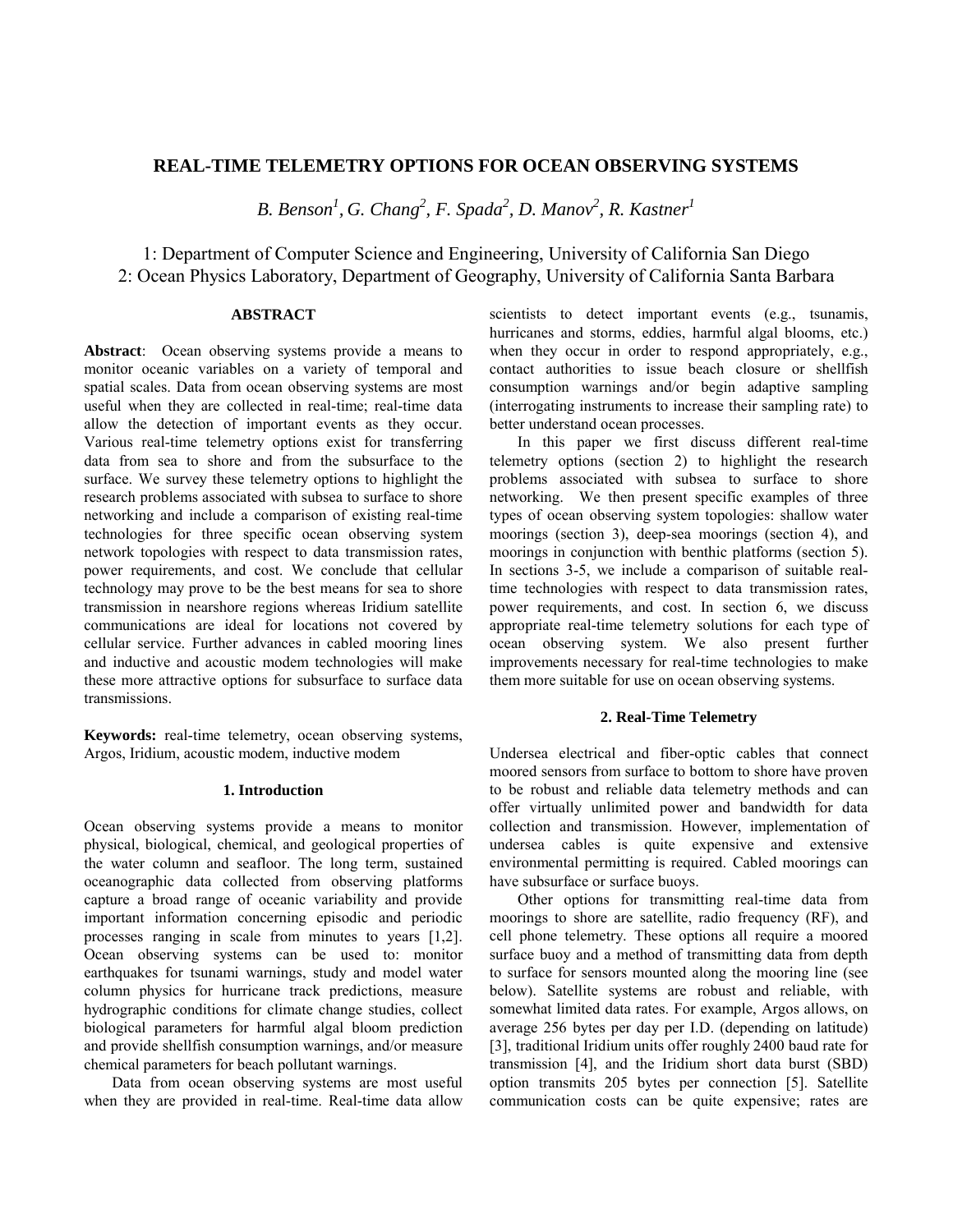roughly \$4000 per I.D. per year for Argos, \$1 per minute for traditional Iridium, and \$2 per kB for SDB Iridium. Argos systems are fairly power hungry and Iridium units are relatively low power; battery-operated deployments of up to one-year are possible with data transmissions scheduled for several times per day.

RF telemetry is virtually free of charge, (i.e. no costs associated with data transmission; costs are only associated with hardware), can support large amounts of data (115 kBps), and is relatively low power (roughly 500 mA for transmission, 100 mA for receiving) [6]. This type of data transmission requires line-of-sight between the mooring and an onshore receiving station (about 2-3 km distance between a small buoy and a receiving station at sea level) or a system of repeater stations within line-of-sight of one another and the data receiving station.

Cell phone technology is also geographically restricted. Moorings can only utilize this method in regions covered by cellular service. Costs associated with this type of data telemetry depend on the communication company plans. Cell phone data plans generally require a long-term contract (1-2 years), with a monthly service charge of roughly \$40 to \$90. Additionally, some companies may charge per kB or per minute data transmission. Data rates and power usage for cell phone technology are quite variable and are improving over time (e.g., 350-500 kBps through Sprint [7]).

Various methods of connecting sensors mounted along the mooring line to the surface for data transmission include: surface to bottom cable (i.e. hard-wire), acoustic modems, and inductive modems. Surface to bottom electro-opticalmechanical (EOM) cables are currently under development for high power (via solar and wind generators on the buoy) and data bandwidth from buoy to anchor. EOM cables are very expensive (rough estimate of \$50-\$100K) and can be susceptible to mechanical failure and breakage, especially in high seas [8]. Inexpensive communication cables can also be used to connect just a few sensors or sensor packages from near-surface to the buoy, thus reducing the chance of complete mooring failure. Communication cables offer virtually unlimited data rates but may suffer mechanical failure at connections between sensors.

Inductive modems also make use of a hard-wire along a mooring line for moderate data rates (1200 baud; 9600 baud in development) [9]. The cost of this solution depends on depth of transmission and the number of sensors on the mooring line. Although relatively easy to implement for simple moorings such as thermistor strings, inductive modems have been shown to fail at junctions, i.e. several bundles of sensors mounted on cages.

Acoustic modems can transfer real-time data wirelessly up a mooring line to a surface buoy. These systems are robust and offer data transmission rates of roughly 2400 – 19,200 baud [10], depending on transmission distance. At present, acoustic modems are difficult to interface with oceanographic sensors and can be quite power hungry (up to 40 W during transmission) and expensive (\$5-\$10K each).



fluorometer, scattering, temperature,<br>salinity

### **3. Shallow Water Moorings**

80 m Water De **Figure 1: Schematic diagram of the Southern California Coastal Ocean Observing System mooring, a shallow water mooring that produces 57,000 Bpd.** 

We define a shallow water mooring as a mooring deployed in water depths of less than 300 m. Since shallow water moorings are often within close proximity to land, an undersea cable that connects the mooring, from surface to bottom, to an onshore station is a viable option, as well as most of the other real-time telemetry methods presented in section 2. RF and cell phone technology are, of course, dependent on mooring distance from shore.

An example of a shallow-water system is the Southern California Coastal Ocean Observing System (SCCOOS) mooring in the Santa Barbara Channel (Fig. 1). This mooring is located in 80 m water depth, 6 km from shore, and its suite of sensors produce 57,000 Bpd of data.

Possible data transmission rates for various telemetry options are provided in bytes per day (Bpd). Power estimates for these telemetry options are computed based on operating current values and baud rates provided in technical data sheets (inductive and acoustic modems) and empirical data obtained from laboratory tests (Argos, Iridium, and RF). These tests involve the monitoring of power usage and transmission time of a specific data sample. We show nominal power budgets that do not consider power usage due errors and data resends. Estimated yearly transmission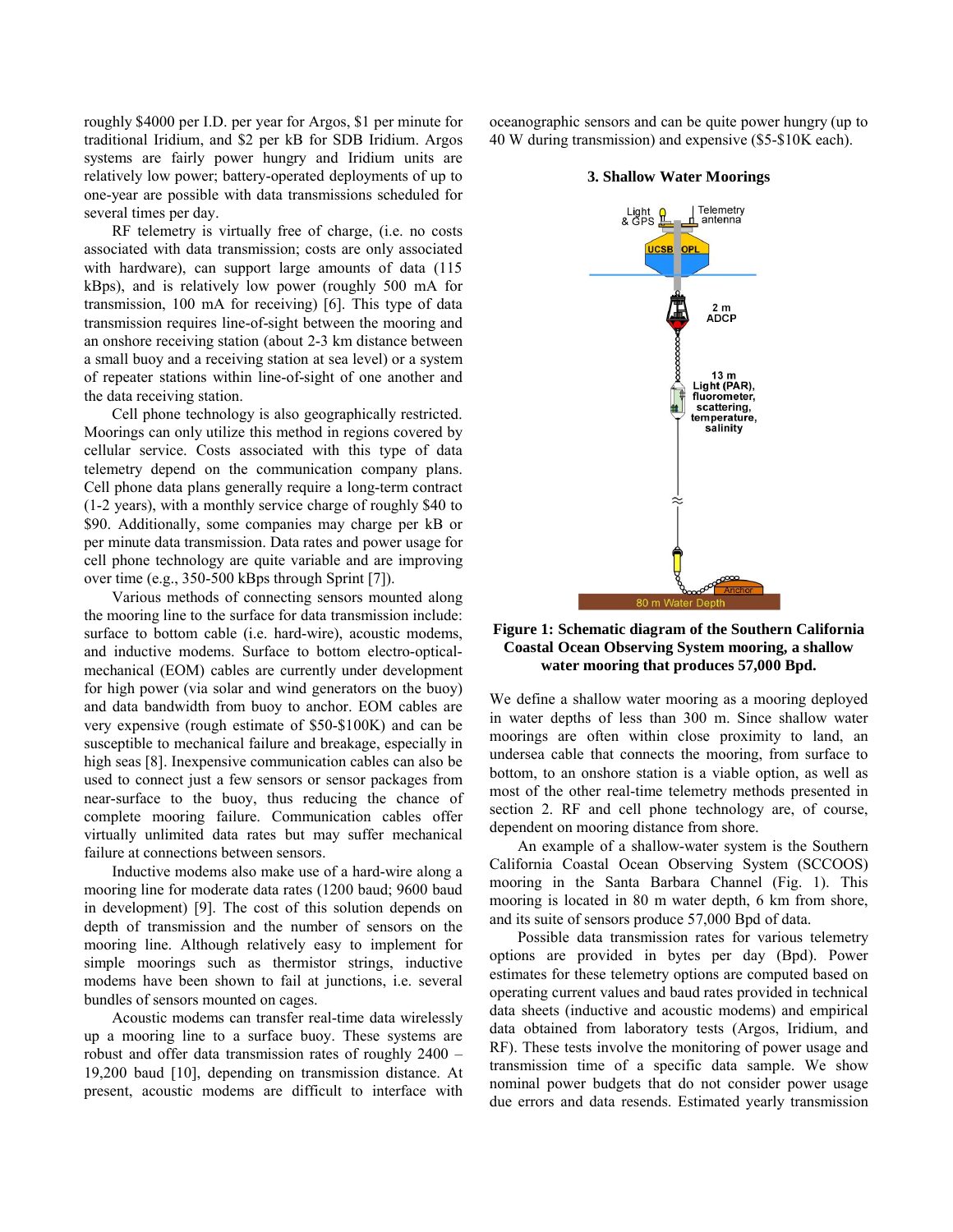costs, hardware costs and service charges are also included. Sea to shore telemetry budgets follow.

- Undersea cables: Unlimited data and power,  $> $2$  million for hardware and implementation (laying cable, connectors, shore station, etc).
- Argos: 256 Bpd per I.D. (SCCOOS needs 223 I.D.s), 0.600 Ah/d for every 4 I.D.s (33.45 Ah/d), \$890K transmission +  $$1500$  hardware for every 4 I.D.s (= \$83,600).
- Traditional Iridium: 50 MBpd, 0.042 Ah/d, \$700 transmission  $+$  \$1200 hardware  $+$  \$600 service charge.
- SDB Iridium: >700,000 Bpd, 0.028 Ah/d, \$41,700 transmission  $+$  \$1200 hardware  $+$  \$600 service charge.
- RF (one repeater station necessary): Virtually unlimited Bpd, 0.140 Ah/d per station, \$1500 x 2 (= \$3000) hardware + \$5000 for repeater mooring.
- Cell phone: Virtually unlimited Bpd, 0.001 Ah/d, \$200 hardware +  $$1000$  service charge.

We now discuss methods of real-time data telemetry along a mooring line (i.e. from sensors at depth to surface buoy). Costs are associated with hardware only.

- EOM cable: Unlimited Bpd, no power, \$5000.
- Communication cable: Unlimited Bpd, no power, \$50.
- $\bullet$  Inductive modem: 13 MBpd, 0.006 Ah/d, \$8500.
- Acoustic modem: 26 MBpd, 0.018 Ah/d, \$25,400.

### **4. Deep-Sea Moorings**

Deep-sea moorings are typically deployed in regions far away from a landmass; hence RF and cell phone real-time data transmission technologies are infeasible. Undersea cables, although difficult to implement, are a possibility given the large number of retired communication cables spanning the globe. Satellite methods are more widely used for real-time data telemetry on deep-sea moorings. We present here, the Bermuda Testbed Mooring (BTM), located in over 4500 m water depth and 80 km from Bermuda in the Sargasso Sea, as an example of a deep-sea mooring (Fig. 2). Comparisons between each feasible real-time telemetry method for 302,800 Bpd of BTM data follow. [BTM power budgets are computed from SCCOOS power budgets, e.g., the BTM data rate is 5.3 times greater than that of SCCOOS, thus BTM power usage equals SCCOOS power usage multiplied by 5.3.]

- Undersea cables: Unlimited data and power, O(\$millions).
- Argos: 256 Bpd per I.D. (1183 I.D.s needed for BTM), 0.600 Ah/d for every 4 I.D.s (177.5 Ah/d), \$4.7 million transmission +  $$1500$  hardware for every 4 I.D.s (= \$443,600).
- Traditional Iridium: 50 MBpd, 0.223 Ah/d, \$2190 transmission  $+$  \$1200 hardware  $+$  \$600 service charge.
- SDB Iridium: >700,000 Bpd, 0.149 Ah/d, \$221K transmission  $+$  \$1200 hardware  $+$  \$600 service charge.

Hardware costs for data telemetry solutions from depth to surface along the mooring line are presented here.

- EOM cable: Unlimited Bpd, no power, \$50,000.
- Communication cable: Unlimited Bpd, no power, \$1200.
- $\bullet$  Inductive modem: 13 MBpd, 0.032 Ah/d, \$20,500.
- Acoustic modem: 26 MBpd, 0.096 Ah/d, \$47,000.





**3. Moorings with Benthic Platforms**

Benthic platforms deployed near moorings are included in several design plans of the NSF Ocean Observatories Initiative (OOI) program. One such system includes the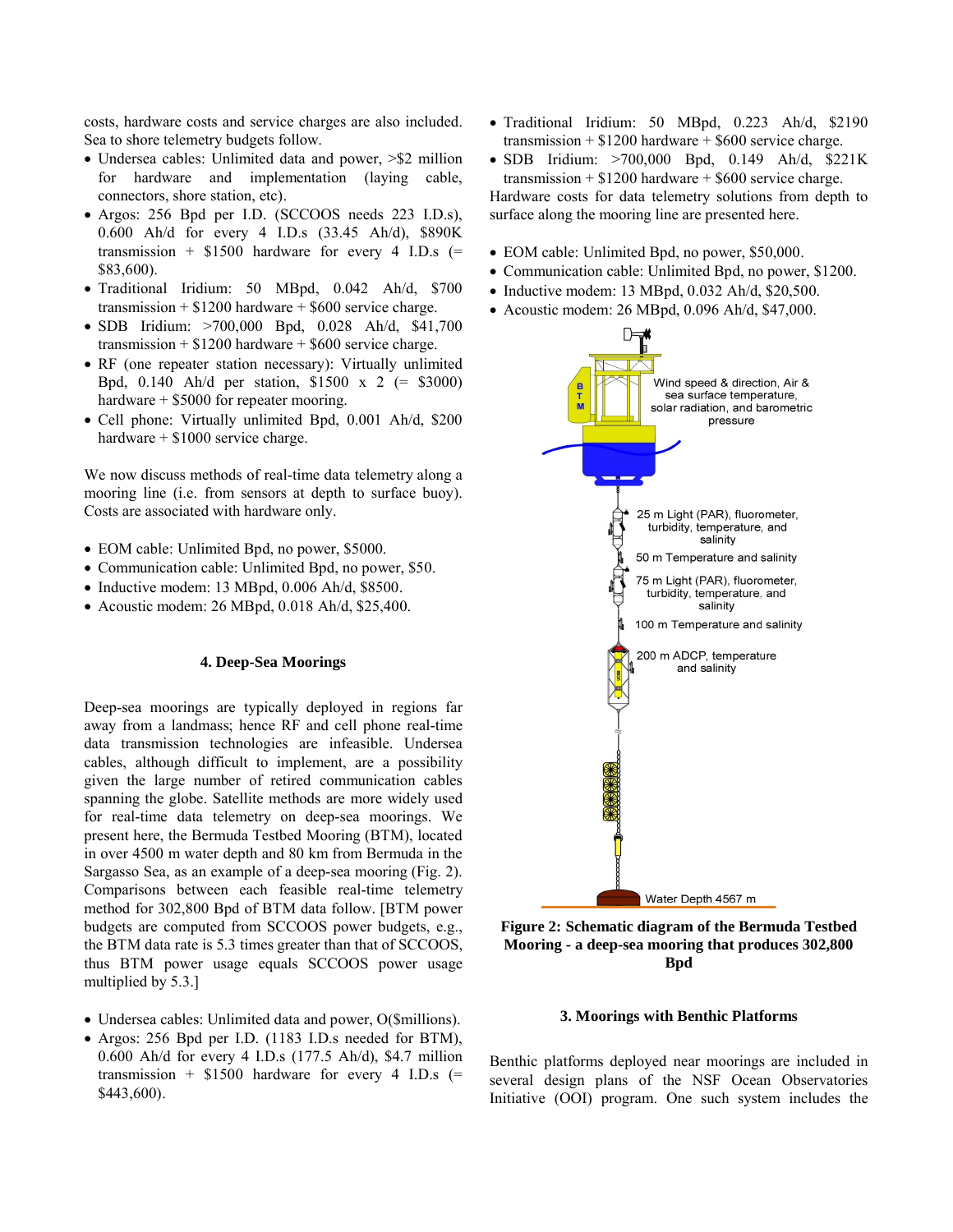coupling of a stationary mooring with surface buoy and a bottom-up, subsurface, autonomous profiling mooring in shallow waters approximately 100 km from shore (Fig. 3). Real-time data transmission can be accomplished via undersea cables that link both platforms and span the distance from sea to shore, or various combinations of methods for transferring data from the profiling mooring to the stationary mooring with surface buoy and satellite, RF, or cell phone telemetry. The two viable methods of linking the moorings include undersea cable or acoustic modems. Once data are transmitted from profiling to stationary mooring, data must be moved up the mooring line to the surface buoy for telemetry to shore. Sensors on the system of proposed moorings in Fig. 3 produce 121,000 Bpd of data (38,000 Bpd for profiler and 83,000 Bpd for stationary mooring). Possible data rates, power usage, and costs of simply linking the profiling to stationary mooring are shown here. [Similar to the BTM, power budgets are computed using SCCOOS power budgets as base values.]



**Figure 3: Conceptual Diagram of an observatory that combines a shallow water mooring with a subsurface autonomous profiling mooring. The total amount of data for the observatory is 121,000 Bpd.**

- Undersea cable: Unlimited data and power, O(\$300K).
- Acoustic modem: 26 MBpd, 0.012 Ah/d, \$18,200.

Techniques of transferring data along the stationary mooring line from depth to the surface buoy follow.

EOM cable: Unlimited Bpd, no power, \$25,000.

- Communication cable: Unlimited Bpd, no power, \$500.
- $\bullet$  Inductive modem: 13 MBpd, 0.009 Ah/d, \$4500.
- Acoustic modem: 26 MBpd, 0.026 Ah/d, \$18,200

Data, power, and cost budgets are provided for various realtime telemetry techniques from buoy to shore.

- Undersea cables: Unlimited data and power, O(\$millions).
- Argos: 256 Bpd per I.D. (needs 473 I.D.s), 0.600 Ah/d for every 4 I.D.s  $(71 \text{ Ah/d})$ , \$1.9 million transmission + \$1500 hardware for every 4 I.D.s (= \$177,375).
- Traditional Iridium: 50 MBpd, 0.089 Ah/d, \$1460 transmission  $+$  \$1200 hardware  $+$  \$600 service charge.
- SDB Iridium: >700,000 Bpd, 0.059 Ah/d, \$88,300 transmission  $+$  \$1200 hardware  $+$  \$600 service charge.
- RF (25 repeater stations necessary): Virtually unlimited Bpd, 0.297 Ah/d per station, \$1500 x 25 (= \$37,500) hardware  $+ $125K$  for repeater moorings (\$5000 each).

## **6. Discussion**

As cell phone coverage continues to increase, cellular technology likely will become the best method to transport data from buoy to shore in nearshore environments. Cellular technology provides the highest data rates for the lowest power at the lowest cost (see section 3). Traditional Iridium satellite transmission appears to be the most attractive realtime telemetry option in regions away from cellular service because of its high data rates, low cost, and relatively low power compared to Argos and RF. Undersea cables and Argos technology are, at present too costly to provide reasonable solutions for real-time telemetry.

 For data telemetry along a mooring line (for few sensors), communication cables and inductive modems appear to be the best solutions in terms of data rate and power consumption. However, these are generally not robust in most oceanographic applications – mechanical failure is a high probability given even moderate waves and currents. EOM cables may prove to be the best option for systems with multiple sensors if improvements can be made to its ability to withstand ocean movements and costs are reduced. While acoustic modems are the most viable and costeffective solution for transferring data from a subsurface profiling mooring to a nearby stationary mooring (undersea cables are difficult to deploy), they are too power hungry and costly for most other undersea observatory applications. Research challenges associated with underwater acoustic communications are described in [11-12]. And although the research community is making progress on acoustic modems [13-16] (to name a few), still further advances must be made to reduce acoustic modem power consumption and costs, and to facilitate sensor interfacing.